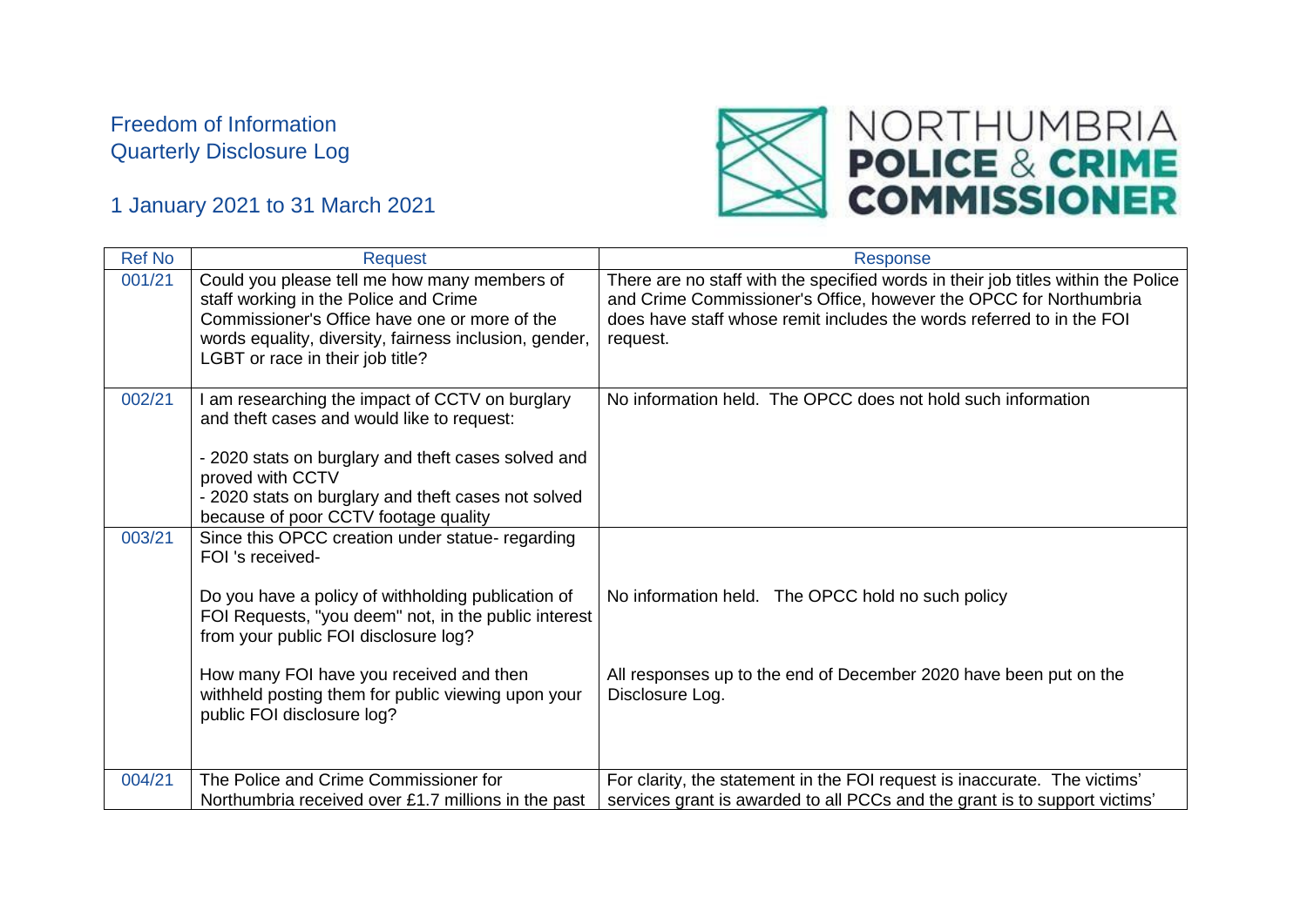|                  | year from the government. The money was given<br>to the Office of The Police & Crime Commissioner<br>to support victims of crime including victims of a<br>child abuse after an enquiry carried out by<br>Northumbria police and a review into failures.<br>Can the Police & Crime Commissioner account for<br>the spending of the millions?<br>OPCC NOTE ** The content in this request is<br>factually wrong. Further information can be found in<br>the response ** | services across the Northumbria Force area. The grant was not given for<br>the reasons set out in the FOI request.<br>This information in relation to the awarding of grants is freely available via<br>the OPCC website, in order to aid and assist you further I have provided the<br>relevant link below:<br>http://www.northumbria-pcc.gov.uk/police-crime-plan/commissioning-<br>services-grants/                                                                                                                                                                                                                                                                                                                                                                                                                  |
|------------------|------------------------------------------------------------------------------------------------------------------------------------------------------------------------------------------------------------------------------------------------------------------------------------------------------------------------------------------------------------------------------------------------------------------------------------------------------------------------|-------------------------------------------------------------------------------------------------------------------------------------------------------------------------------------------------------------------------------------------------------------------------------------------------------------------------------------------------------------------------------------------------------------------------------------------------------------------------------------------------------------------------------------------------------------------------------------------------------------------------------------------------------------------------------------------------------------------------------------------------------------------------------------------------------------------------|
|                  |                                                                                                                                                                                                                                                                                                                                                                                                                                                                        |                                                                                                                                                                                                                                                                                                                                                                                                                                                                                                                                                                                                                                                                                                                                                                                                                         |
| 005/21<br>006/21 | Mr Duffy, your signature block identifies you as<br>"Director of Confidence, Standards and Statutory<br>Reviews" and I would appreciate it if you would<br>identify when you took that position and the role<br>profile and or job description for it.                                                                                                                                                                                                                 | Awaiting clarification of request from applicant<br>Statutory reviews came in to effect following legislation on the 1 February<br>2020. With regards to the job description, as the information you have<br>requested is accessible by other means I have not provided you with a copy<br>of the information and will rely on Section 21 of the Freedom of Information<br>Act 2000. You should therefore consider this a refusal for this part of your<br>request.<br>I have provided an explanation to this exemption below.<br>Section 21 (1) - Information accessible by other means<br>Information which is reasonably accessible to the applicant is exempt<br>information. You have previously been supplied with this information in an<br>email forwarded to you on 16 September 2020 at 18:12 by Ruth Durham. |
|                  | http://www.northumbria-<br>because<br>here<br>ask<br>pcc.gov.uk/v2/wp-content/uploads/2014/08/OPCC-<br>Staff-Structure-5.pdf it specifies you as "Director of<br>Governance and Communication".                                                                                                                                                                                                                                                                        | No information held with regards to job profiles. However outside of the act<br>we can advise that Mr Duffy's job titles have previously been Director of<br>Business, this then changed to Director of Governance and<br>Communications, following legislative changes his job title became Director                                                                                                                                                                                                                                                                                                                                                                                                                                                                                                                   |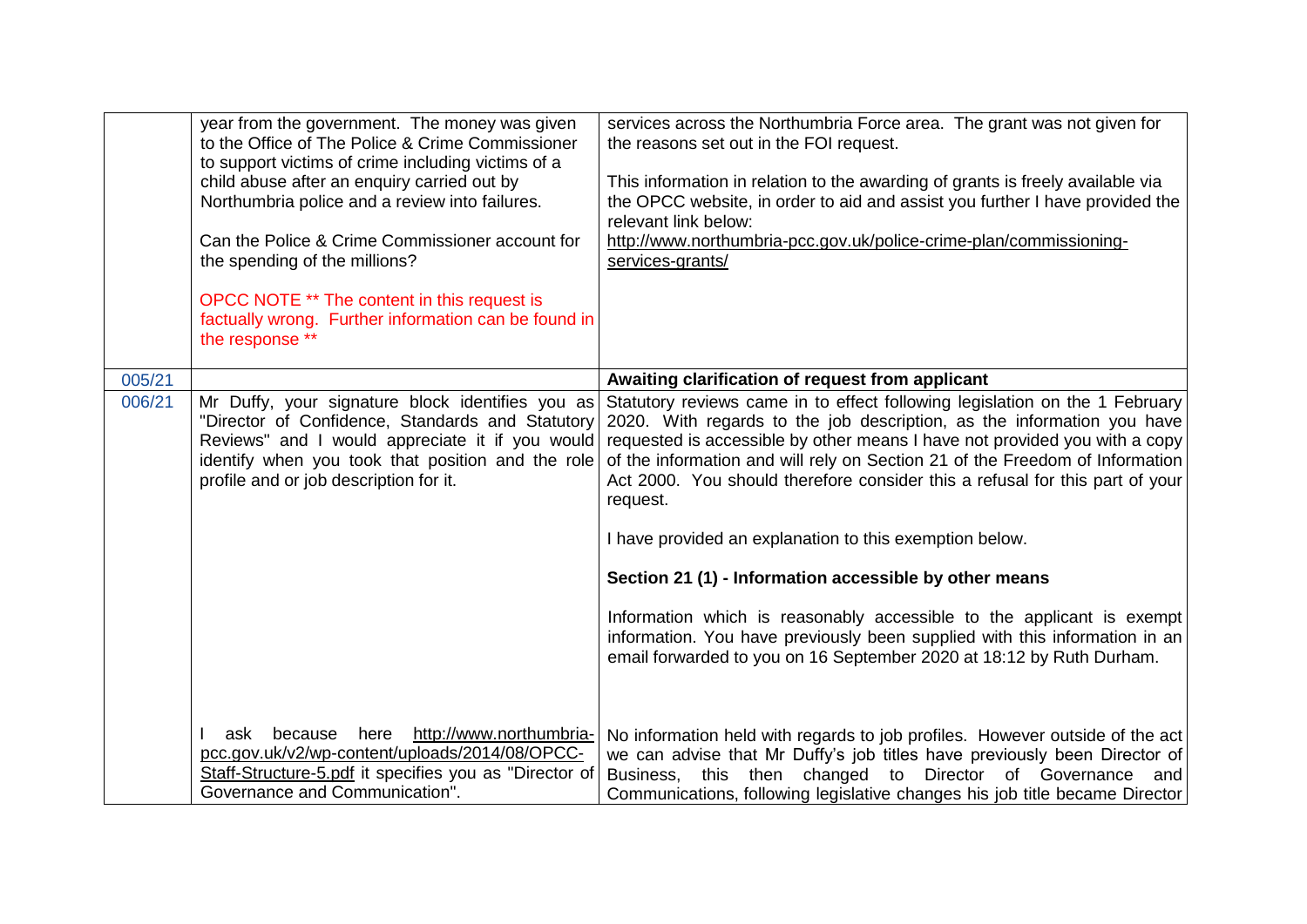| Again I would appreciate it if you would provide the<br>role profile for each of these and indeed any other job<br>titles that you have held during your employment with<br>the OPCC, and include a timeline for the dates upon<br>which the job titles were changed. | of Confidence, Standards and Statutory complaints. The word complaints<br>subsequently changed to reviews to reflect government legislation (this is an<br>area of work that he already was responsible for). Mr Duffy has never held<br>the role of Director of Communities and Commissioning.<br>Due to legislative changes which came in to effect in 2020, communications<br>was removed from Mr Duffy's role so he could concentrate on reviews and                                                                                                                                              |
|-----------------------------------------------------------------------------------------------------------------------------------------------------------------------------------------------------------------------------------------------------------------------|-------------------------------------------------------------------------------------------------------------------------------------------------------------------------------------------------------------------------------------------------------------------------------------------------------------------------------------------------------------------------------------------------------------------------------------------------------------------------------------------------------------------------------------------------------------------------------------------------------|
|                                                                                                                                                                                                                                                                       | complaints (responsibilities which he already undertook).<br>For any further information, not already in the public domain, we rely on the<br>following exemption:                                                                                                                                                                                                                                                                                                                                                                                                                                    |
|                                                                                                                                                                                                                                                                       | Section 40 (2) - Personal Information                                                                                                                                                                                                                                                                                                                                                                                                                                                                                                                                                                 |
|                                                                                                                                                                                                                                                                       | Section 40 (2) is a class based absolute exemption and there is no<br>requirement to consider the public interest in disclosure. That being said<br>where Section 40(2) is engaged in order to make the exemption absolute<br>there needs to be evidence that a data protection principle would be breached<br>by disclosure. In this case it would not be fair to process information which,<br>we believe by providing all the information you have requested, could lead to<br>the identification of an individual. Therefore the first principle of the Data<br>Protection Act would be breached. |
| Can you tell me if any of these jobs were advertised<br>or posted for applicants to apply for them or were you<br>the only candidate for each new job title?                                                                                                          | No information held as none of the jobs with those titles were<br>advertised. However, again outside of the act, we can advise that the role<br>titles you refer to have come about due to internal changes in the Office of<br>the Police and Crime Commissioner. As you would expect with any<br>organisation, changes occur to reflect the business needs or legislation<br>matters.                                                                                                                                                                                                               |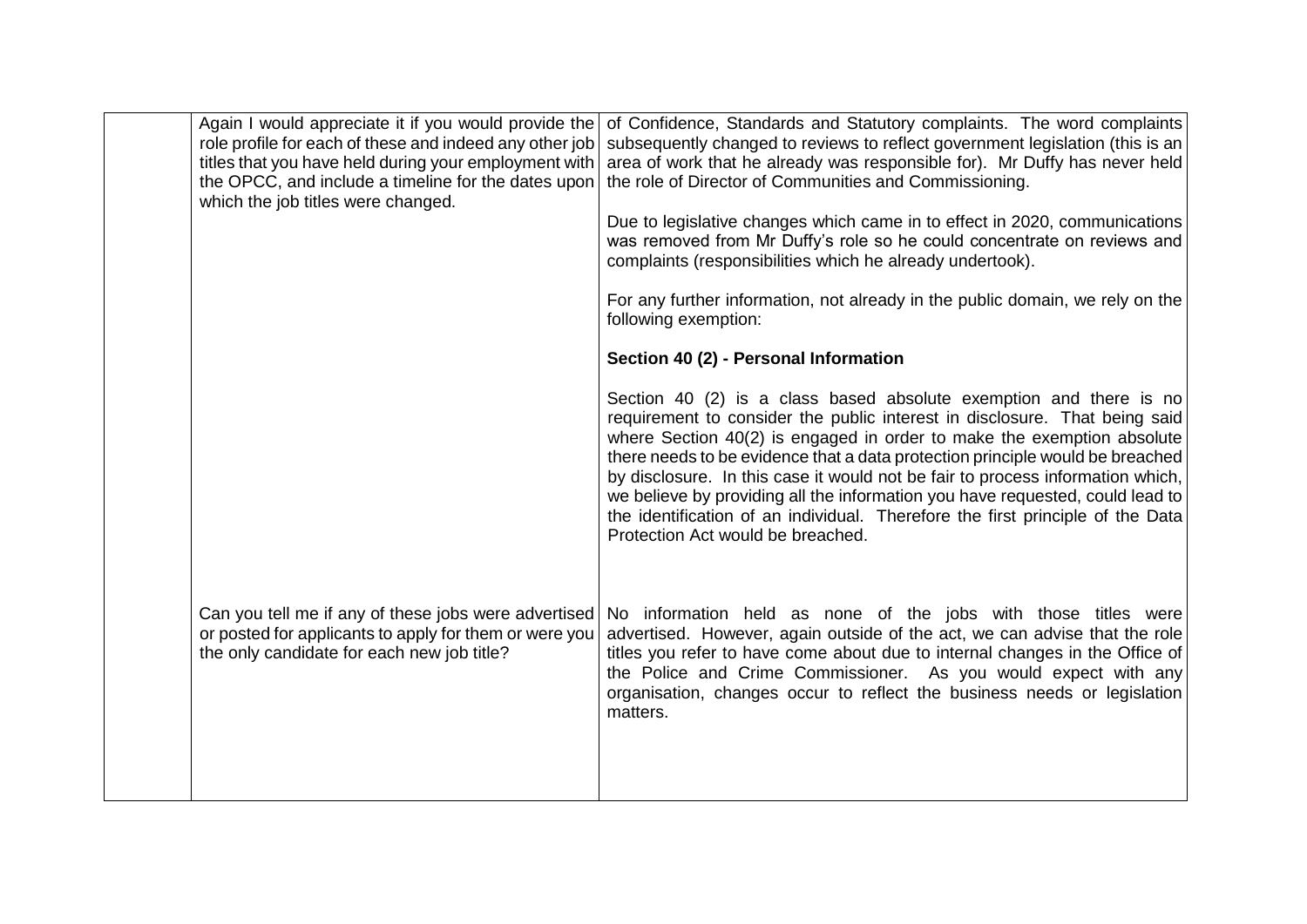| 007/21 | Are these numbers correct or are there more posts?                                                                                                     | The structure for the OPCC is as set out on the OPCC website.                                                                                                                                                                                                                                                                                                                                                                                                                                                                                                                                                                                                                                                                                                                                                                                                                                       |
|--------|--------------------------------------------------------------------------------------------------------------------------------------------------------|-----------------------------------------------------------------------------------------------------------------------------------------------------------------------------------------------------------------------------------------------------------------------------------------------------------------------------------------------------------------------------------------------------------------------------------------------------------------------------------------------------------------------------------------------------------------------------------------------------------------------------------------------------------------------------------------------------------------------------------------------------------------------------------------------------------------------------------------------------------------------------------------------------|
|        | What is the total annual cost of these staff<br>members including pension costs and expenses?                                                          | £767,304. The Police and Crime Commissioner is an elected post and is not<br>a member of staff of the Office of the Police and Crime Commissioner. All<br>Police and Crime Commissioner salaries are set by the Home<br>Office. Northumbria's figures can be found here - http://www.northumbria-<br>pcc.gov.uk/transparency/opcc/opcc-salaries/                                                                                                                                                                                                                                                                                                                                                                                                                                                                                                                                                    |
|        | What is the total annual cost of the department's<br>accommodation?                                                                                    | Rent for Victory House, Balliol Business Park 2020/21<br>£73,653<br>Rates for Victory House, Balliol Business Park 2020/21<br>£31,560<br>*Please see further information at the end of the disclosure log.                                                                                                                                                                                                                                                                                                                                                                                                                                                                                                                                                                                                                                                                                          |
| 008/21 | A copy of the full findings report from the inquiry<br>referred to below conducted by Staffordshire Police<br>in relation to Northumbria Police.       | Section 40(2) Personal Information<br>Section 40(2) is a class based absolute exemption and there is no<br>requirement to consider the public interest in disclosure. That being said<br>where Section 40(2) is engaged in order to make the exemption absolute<br>there needs to be evidence that a data protection principle would be breached<br>by disclosure. In this case it would not be fair to process information which,<br>we believe by providing all the information you have requested, could lead to<br>the identification of an individual. Therefore the first principle of the Data<br>Protection Act would be breached.<br>In accordance with the Freedom of Information Act 2000, you should consider<br>this as a refusal for your request. However, the OPCC is seeking legal<br>advice in order to publish. An update will be provided in due course on<br>the OPCC website' |
| 009/21 | Freedom of information request In regards to<br>domestic abuse incidents                                                                               | No information held. The OPCC does not hold such information.                                                                                                                                                                                                                                                                                                                                                                                                                                                                                                                                                                                                                                                                                                                                                                                                                                       |
| 010/21 | "Following our conversation on Twitter tonight you<br>mentioned that you had undertaken 3 separate<br>surveys to justify your decision to increase the | Outside of the act we can advise that the precept consultation is an<br>important part of setting the police budget, but the Commissioner also has<br>to take in to account the specific needs of Northumbria Police and works                                                                                                                                                                                                                                                                                                                                                                                                                                                                                                                                                                                                                                                                      |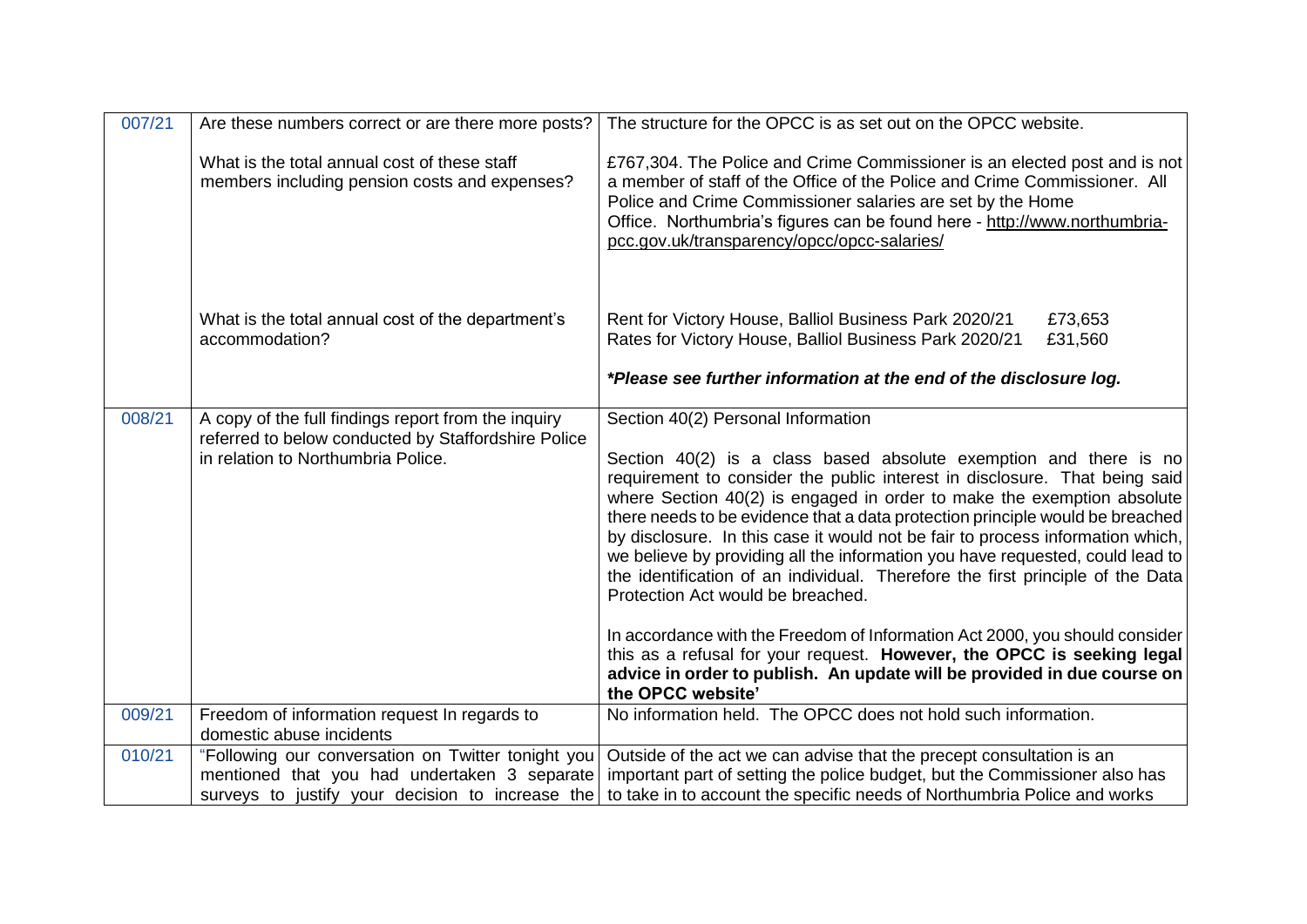| amount households in Northumberland pay for<br>policing. Under the freedom of information: | with the Chief Constable to ensure the force has the resources it needs to<br>keep the public safe.                                                                                                                                                                                                                                                                            |
|--------------------------------------------------------------------------------------------|--------------------------------------------------------------------------------------------------------------------------------------------------------------------------------------------------------------------------------------------------------------------------------------------------------------------------------------------------------------------------------|
|                                                                                            | A further consideration is the effect of central government budget cuts on<br>Northumbria Police. Since 2010 the force has lost some 1,100 police<br>officers. A mixture of budget cuts and unfunded cost pressures have seen<br>the force lose £140m.                                                                                                                         |
|                                                                                            | The Commissioner has worked hard to keep the increase as low as<br>possible. This year will see the majority of homes in Northumbria pay 9p<br>extra per a week, this investment will support plans to recruit hundreds of<br>new frontline police officers and will invest in 60 new detectives as part of<br>her commitment to fight against organised crime.                |
| 1. I would like to see the details of these surveys                                        |                                                                                                                                                                                                                                                                                                                                                                                |
| including                                                                                  |                                                                                                                                                                                                                                                                                                                                                                                |
| a) the target audience for the surveys,                                                    |                                                                                                                                                                                                                                                                                                                                                                                |
|                                                                                            | The three surveys which contributed to the precept consultation were aimed<br>at the general public.                                                                                                                                                                                                                                                                           |
| b) the questions asked,                                                                    | During the police and crime plan consultation residents were asked how<br>much they were prepared to pay towards funding police officers. They were<br>asked to answer either "I can afford a little more" or "The current amount is<br>what I can afford". Two more detailed surveys were then carried out<br>specifically on the precept. Please see attached for questions. |
| c) the duration the surveys were available for<br>completion,                              | The police and crime plan survey was online through-out October and<br>November 2020. This was then followed up with a two-week consultation in<br>January 2021.                                                                                                                                                                                                               |
| d) the communication strategy and plan to publicise                                        | The three surveys were promoted through press releases, social media                                                                                                                                                                                                                                                                                                           |
| them as well as the method of completion to                                                | posts, advertising channels and a direct mail to households. The surveys<br>were available online or over the phone.                                                                                                                                                                                                                                                           |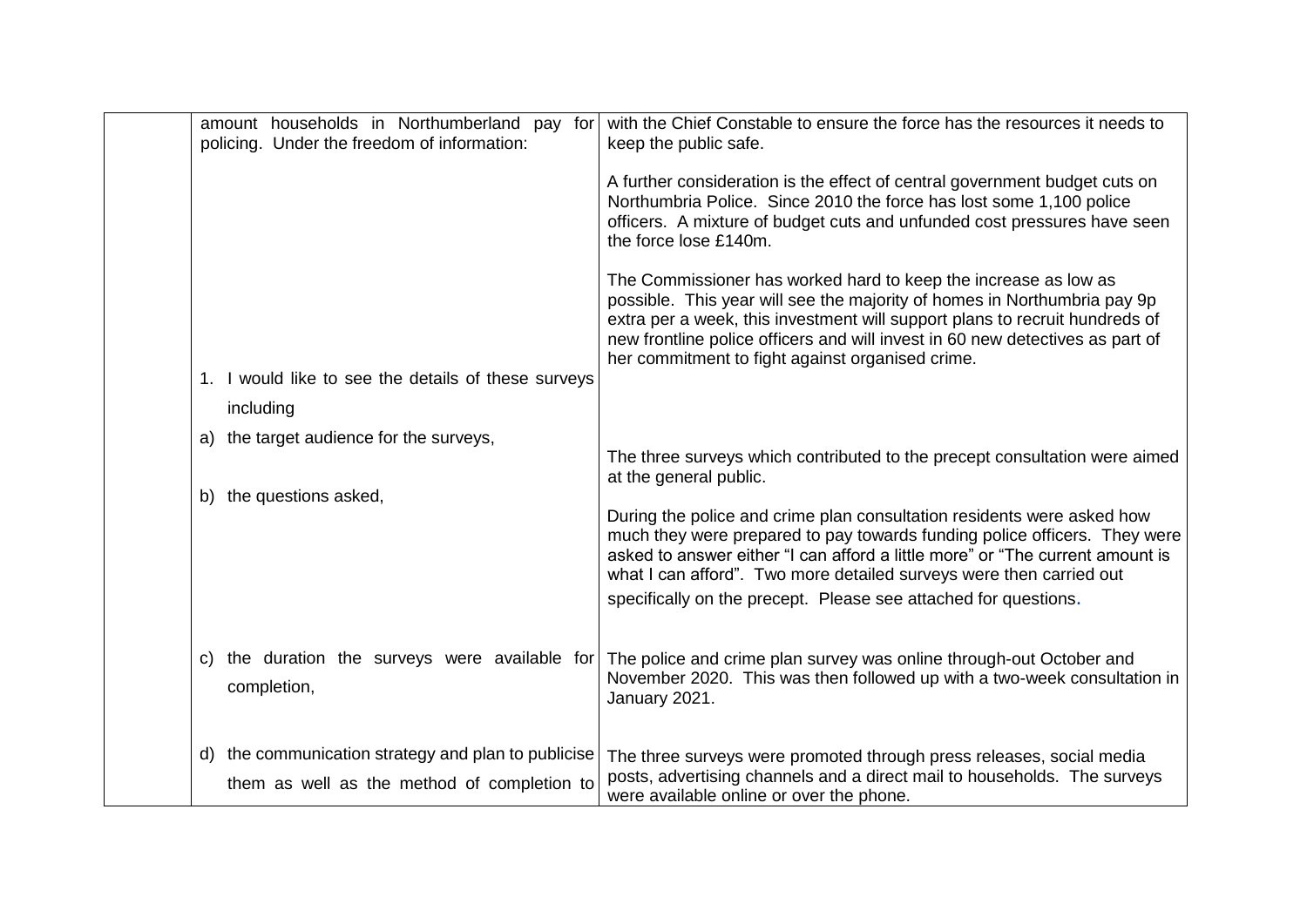| ensure all residents had an opportunity to<br>complete them.                                                                       |                                                                                                                                                                                                                                                                                                                                                                                                                                                                                                                                                                                                                                                                                                                                                                                                                                                                                          |
|------------------------------------------------------------------------------------------------------------------------------------|------------------------------------------------------------------------------------------------------------------------------------------------------------------------------------------------------------------------------------------------------------------------------------------------------------------------------------------------------------------------------------------------------------------------------------------------------------------------------------------------------------------------------------------------------------------------------------------------------------------------------------------------------------------------------------------------------------------------------------------------------------------------------------------------------------------------------------------------------------------------------------------|
| e) the response rates in terms of numbers of people<br>responding in total<br>the results showing actual responses as well as<br>f | Police and Crime Plan survey – funding question $= 3,212$ respondents<br>Telephone survey = 610 completed<br>Online survey = 362 completed, and 154 partial responses in which an<br>option was given but respondent declined to give demographic data.<br>Total = $4,338$<br>Police and Crime Plan survey - funding question<br>I can afford a little more = 2048 agreed (64% of total)<br>The current amount is what I can afford = $1164$ agreed (36% of total)<br>Online survey<br>Option $1 -$ zero increase = 157 responses (43.37% of responses)<br>$\bullet$<br>Option $2 - 23$ pence extra a month for Band D property = 40<br>responses (11.05% of responses)<br>Option $3 - 57$ pence extra a month for Band D property = 74<br>responses (20.44% of responses)<br>Option $4 - \text{\pounds}1.25$ extra a month for Band D property = 91 responses<br>(25.14% of responses). |
| percentages per survey per question and                                                                                            | Please see our response to f) above.                                                                                                                                                                                                                                                                                                                                                                                                                                                                                                                                                                                                                                                                                                                                                                                                                                                     |
| h) and any other analysis of results                                                                                               | The precept/funding consultations were discussed as verbal updates at the<br>Police and Crime Panel. Reports prepared for those discussions can be<br>found via the following links:                                                                                                                                                                                                                                                                                                                                                                                                                                                                                                                                                                                                                                                                                                     |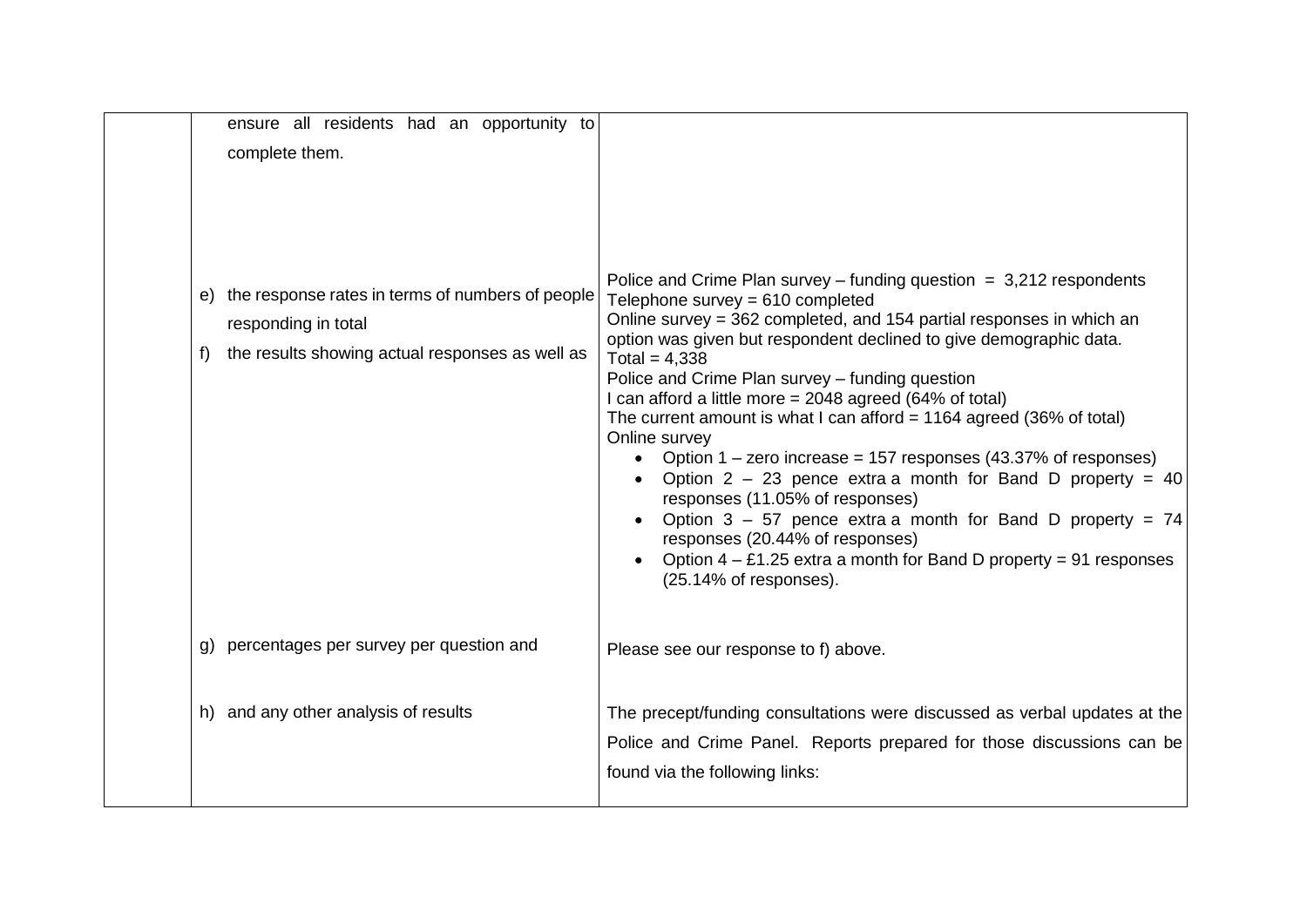|        |                                                                                                                                                                                                                                                                           | http://democracy.gateshead.gov.uk/documents/s24747/ltem%2010%20-                                                               |
|--------|---------------------------------------------------------------------------------------------------------------------------------------------------------------------------------------------------------------------------------------------------------------------------|--------------------------------------------------------------------------------------------------------------------------------|
|        |                                                                                                                                                                                                                                                                           | %20Police%20and%20Crime%20Plan%20Consultation%202021-                                                                          |
|        |                                                                                                                                                                                                                                                                           | 2025.pdf                                                                                                                       |
|        |                                                                                                                                                                                                                                                                           | http://democracy.gateshead.gov.uk/documents/s27632/ltem%2005%20-                                                               |
|        |                                                                                                                                                                                                                                                                           | %20Draft%20Police%20and%20Crime%20Plan%202021-2025.pdf                                                                         |
|        |                                                                                                                                                                                                                                                                           | http://democracy.gateshead.gov.uk/documents/s27612/ltem%20-<br>%20Proposed%20Precept%202021-22%20covering%20report.pdf         |
|        |                                                                                                                                                                                                                                                                           | Please also see the attached free text responses. Free text analysis was<br>not carried out in the format breakdown requested. |
| 011/21 | My request for information is regarding the number<br>of motorist caught speeding/dealt with fines for<br>speeding in the UK or in your County/Borough since<br>the lockdown started in March 2020 and the<br>following year before this.                                 | No information held. The OPCC does not hold such information.                                                                  |
| 012/21 | Any application you made in 2019 or 2020 to be<br>a "Stonewall Diversity Champion" or to be included<br>on Stonewall's "Workplace Equality Index," including<br>any attachments or appendices to those<br>applications. Please redact personal details if<br>necessary.   | No information held response. Directed to Northumbria Police.                                                                  |
|        | Any feedback you received in 2019 or 2020 from<br>2.<br>Stonewall in relation to either application or<br>programme.                                                                                                                                                      |                                                                                                                                |
|        | 3.<br>Any other communication you have received<br>from Stonewall in 2019 or 2020 unless privileged or<br>otherwise exempt from disclosure (but if you claim<br>privilege or exemption in relation to any material,<br>please say in broad terms what the material is and |                                                                                                                                |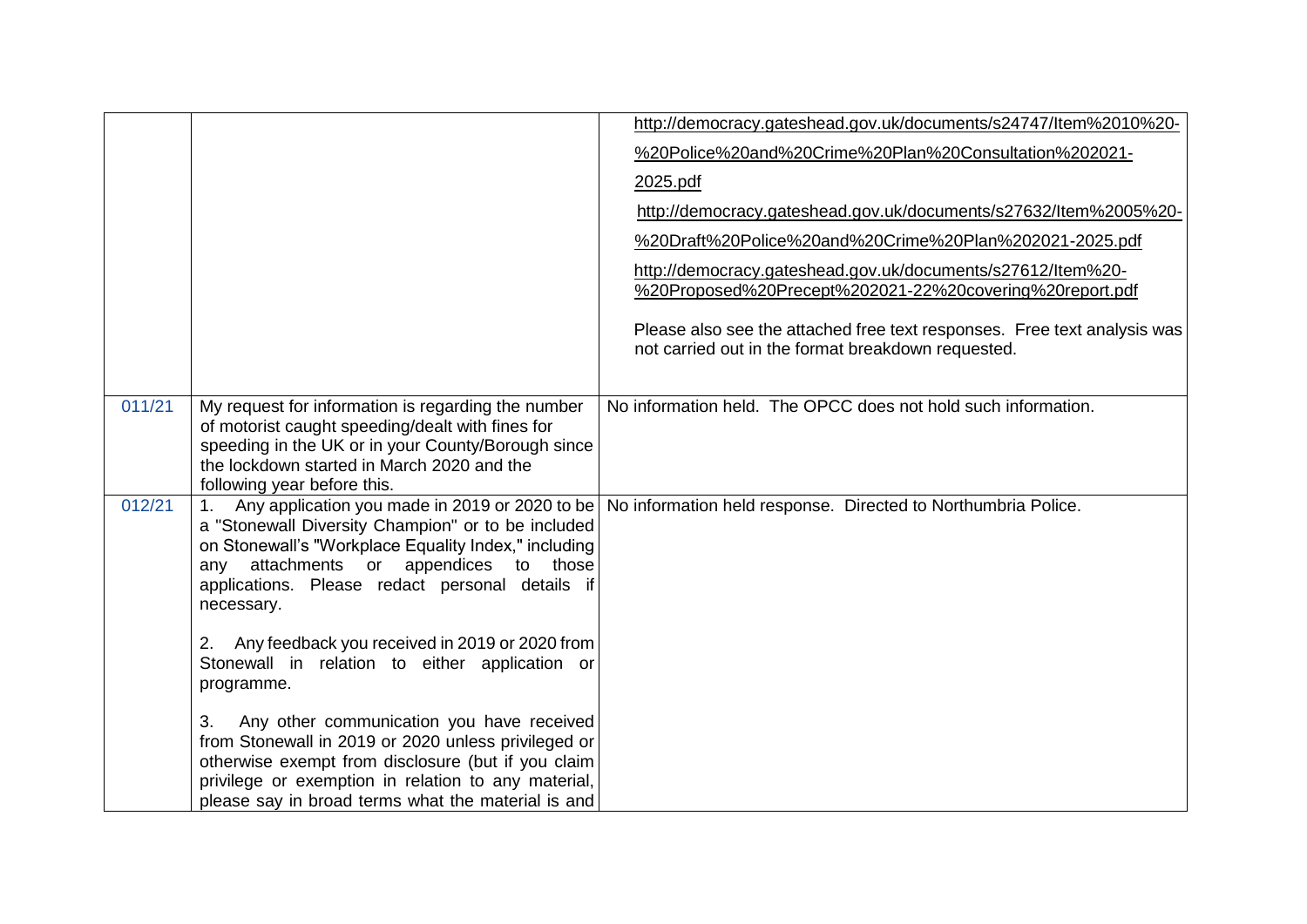|        | the basis on which you claim to be entitled to withhold<br>it).                                                                                                                                                                                                                   |                                                                                                                                                                                                                                             |
|--------|-----------------------------------------------------------------------------------------------------------------------------------------------------------------------------------------------------------------------------------------------------------------------------------|---------------------------------------------------------------------------------------------------------------------------------------------------------------------------------------------------------------------------------------------|
|        | Full details of any equality impact assessment<br>4.<br>you carried out connected with any of these<br>applications<br>(including<br>equality<br>any<br>impact<br>assessment carried out prior to an earlier application<br>of the same kind, if no further assessment was done). |                                                                                                                                                                                                                                             |
|        | Details of the total amount of money you paid to<br>5.<br>Stonewall (i) in 2019; (ii) in 2020, whether or not as<br>payment for goods or services.                                                                                                                                |                                                                                                                                                                                                                                             |
|        | Whether you intend to continue your<br>6.<br>membership of any Stonewall scheme in the future,<br>and if so which.                                                                                                                                                                |                                                                                                                                                                                                                                             |
| 013/21 | 1 Can you advise if Kim McGuinness contributes a<br>percentage of her crime commissioners salary to<br>the labour party.                                                                                                                                                          | No information held.                                                                                                                                                                                                                        |
|        | 2 Can you advise why Northumbria Police respond<br>to FOI requests made to the crime commissioners<br>office.                                                                                                                                                                     | As previously advised in our email of 11 November 2020 @ 21:37 hrs, ref<br>OPCC 002/20 - "Northumbria Police administer requests for and behalf of<br>the Police & Crime Commissioner". The OPCC has a service level agreement<br>in place. |
|        | Further request:                                                                                                                                                                                                                                                                  |                                                                                                                                                                                                                                             |
|        | 1 - Has Kim McGuinness donated any sums of<br>money to the labour party since she has become<br>Police & Crime Commissioner of Northumbria. If so<br>How much?                                                                                                                    | No information held.                                                                                                                                                                                                                        |
|        | 2 - Has Kim McGuinness donated a % sum of<br>monies against her salary as crime commissioner to                                                                                                                                                                                   | No information held.                                                                                                                                                                                                                        |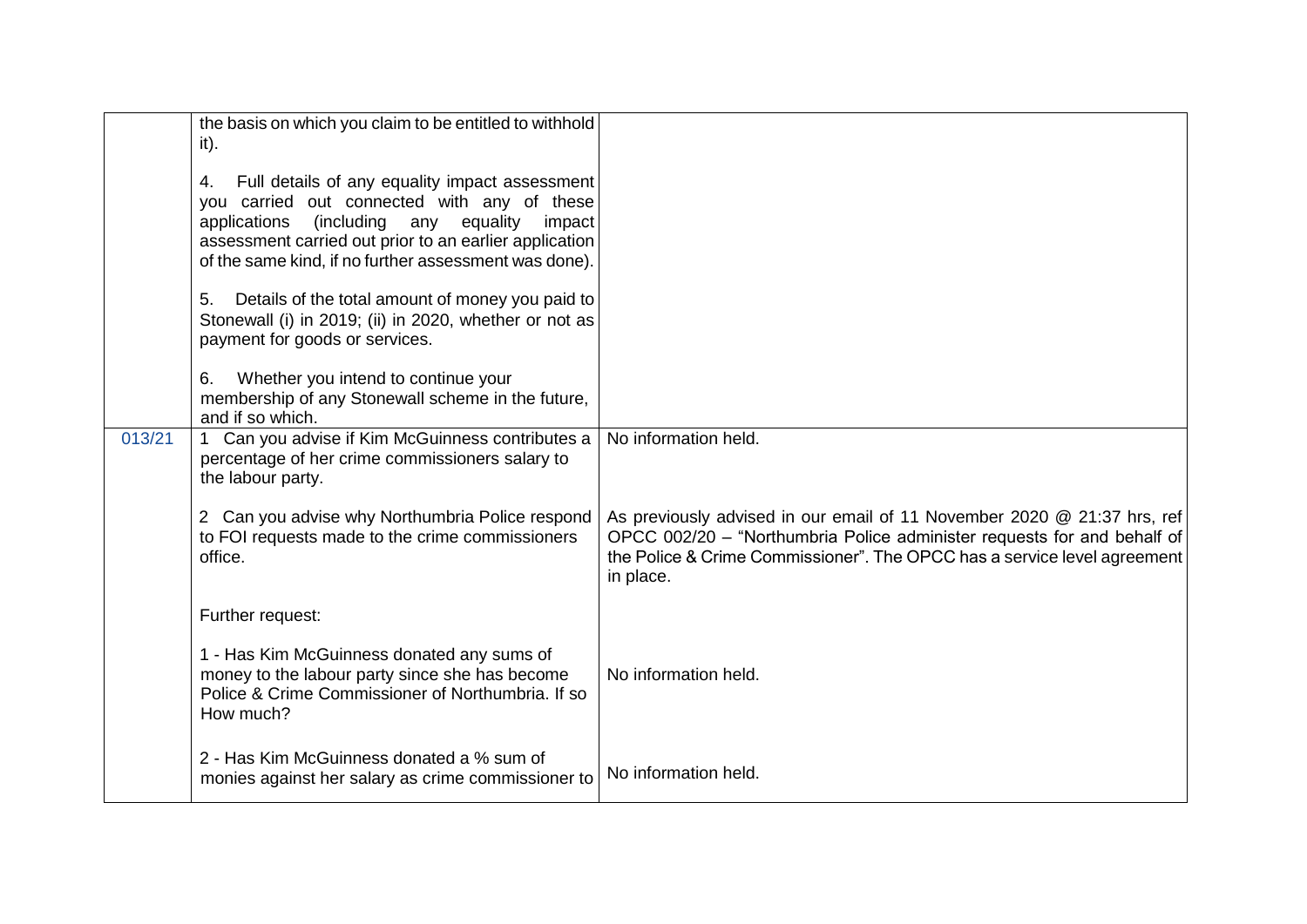|        | the labour party once becoming crime<br>commissioner. If so how much.                                                                                                                                                  |                                                                                                                                                  |
|--------|------------------------------------------------------------------------------------------------------------------------------------------------------------------------------------------------------------------------|--------------------------------------------------------------------------------------------------------------------------------------------------|
|        | 3- Has Kim McGuinness donated a % sum of<br>monies while she was elected as a Labour<br>councillor. If so how much.                                                                                                    | No information held                                                                                                                              |
| 014/21 | Can you please tell me how fines are monitored and<br>where does the money go to                                                                                                                                       | No information held. The OPCC does not hold such information                                                                                     |
| 015/21 | 1. What is the total amount of all costs relating to<br>the case?<br>(a) How much of those costs relate to<br>travel? (b) How much of those costs relate to<br>accommodation?                                          | No information held. The costs relating to this matter have not been finalised<br>and accordingly a true and accurate final account is not held. |
|        | 2. What is the total amounts that have been paid<br>to Staffordshire Police relating to the investigation?<br>(a) How much of those costs relate to<br>travel? (b) How much of those costs relate to<br>accommodation? | No information held. The costs relating to this matter have not been finalised<br>and accordingly a true and accurate final account is not held. |
|        | 3. What is the name given to the operation, the<br>investigation?                                                                                                                                                      | The name given to this investigation is Operation Eustace                                                                                        |
|        | 4. How much - the total amount - has been paid for<br>external legal costs and or advice?<br>(a) How much of the total amount (1 above) relate<br>to external legal costs and or advice?                               | No information held. The costs relating to this matter have not been finalised<br>and accordingly a true and accurate final account is not held. |
|        | I would like all amounts to cover the entire period,<br>from when the PCC / OPCC first took the decision<br>to have the case investigated and up until the date<br>this request is answered.                           |                                                                                                                                                  |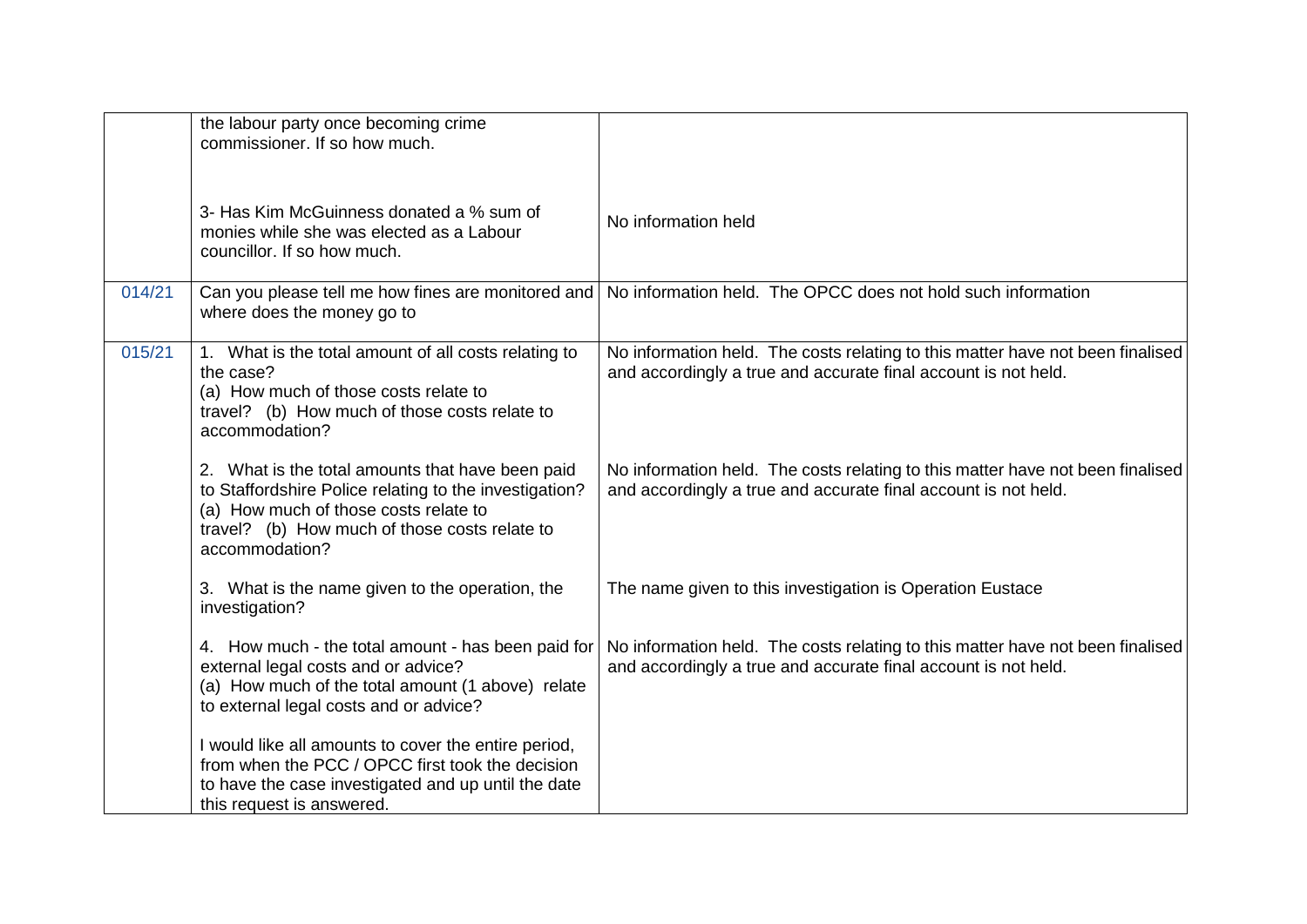| Also, within the terms of reference at paragraph 4 it<br>includes; Identify whether any subject of the<br>investigation, in the investigator's opinion, has a<br>case to answer  or no case to answer and refer<br>such back to the relevant Appropriate Authority for<br>Northumbria Police.<br>I would like to know;<br>5. How many of the subjects of the Staffordshire<br>Police investigation - - I am not requesting<br>names, just the number/s of subjects - and in in<br>the investigator's opinion has a case to answer for;<br>(a) Misconduct?<br>(b) Gross misconduct?<br>(3) Criminal conduct? | The information requested will not be disclosed and by withholding we rely<br>on the following exemption:<br>Section 40(2) Personal Information<br>Section 40(2) is a class based absolute exemption and there is no<br>requirement to consider the public interest in disclosure. That being said<br>where Section 40(2) is engaged in order to make the exemption absolute<br>there needs to be evidence that a data protection principle would be breached<br>by disclosure. In this case it would not be fair to process information which,<br>we believe by providing all the information you have requested, could lead to<br>the identification of an individual. Therefore the first principle of the Data<br>Protection Act would be breached.<br>In accordance with the Freedom of Information Act 2000, you should |
|-------------------------------------------------------------------------------------------------------------------------------------------------------------------------------------------------------------------------------------------------------------------------------------------------------------------------------------------------------------------------------------------------------------------------------------------------------------------------------------------------------------------------------------------------------------------------------------------------------------|-------------------------------------------------------------------------------------------------------------------------------------------------------------------------------------------------------------------------------------------------------------------------------------------------------------------------------------------------------------------------------------------------------------------------------------------------------------------------------------------------------------------------------------------------------------------------------------------------------------------------------------------------------------------------------------------------------------------------------------------------------------------------------------------------------------------------------|
|                                                                                                                                                                                                                                                                                                                                                                                                                                                                                                                                                                                                             | consider this as a refusal for your request.                                                                                                                                                                                                                                                                                                                                                                                                                                                                                                                                                                                                                                                                                                                                                                                  |
| I am also requesting;                                                                                                                                                                                                                                                                                                                                                                                                                                                                                                                                                                                       |                                                                                                                                                                                                                                                                                                                                                                                                                                                                                                                                                                                                                                                                                                                                                                                                                               |
| 6. All information, documents and data which has<br>been generated by you, your office and staff<br>regarding the issue of the disclosure by you (as                                                                                                                                                                                                                                                                                                                                                                                                                                                        |                                                                                                                                                                                                                                                                                                                                                                                                                                                                                                                                                                                                                                                                                                                                                                                                                               |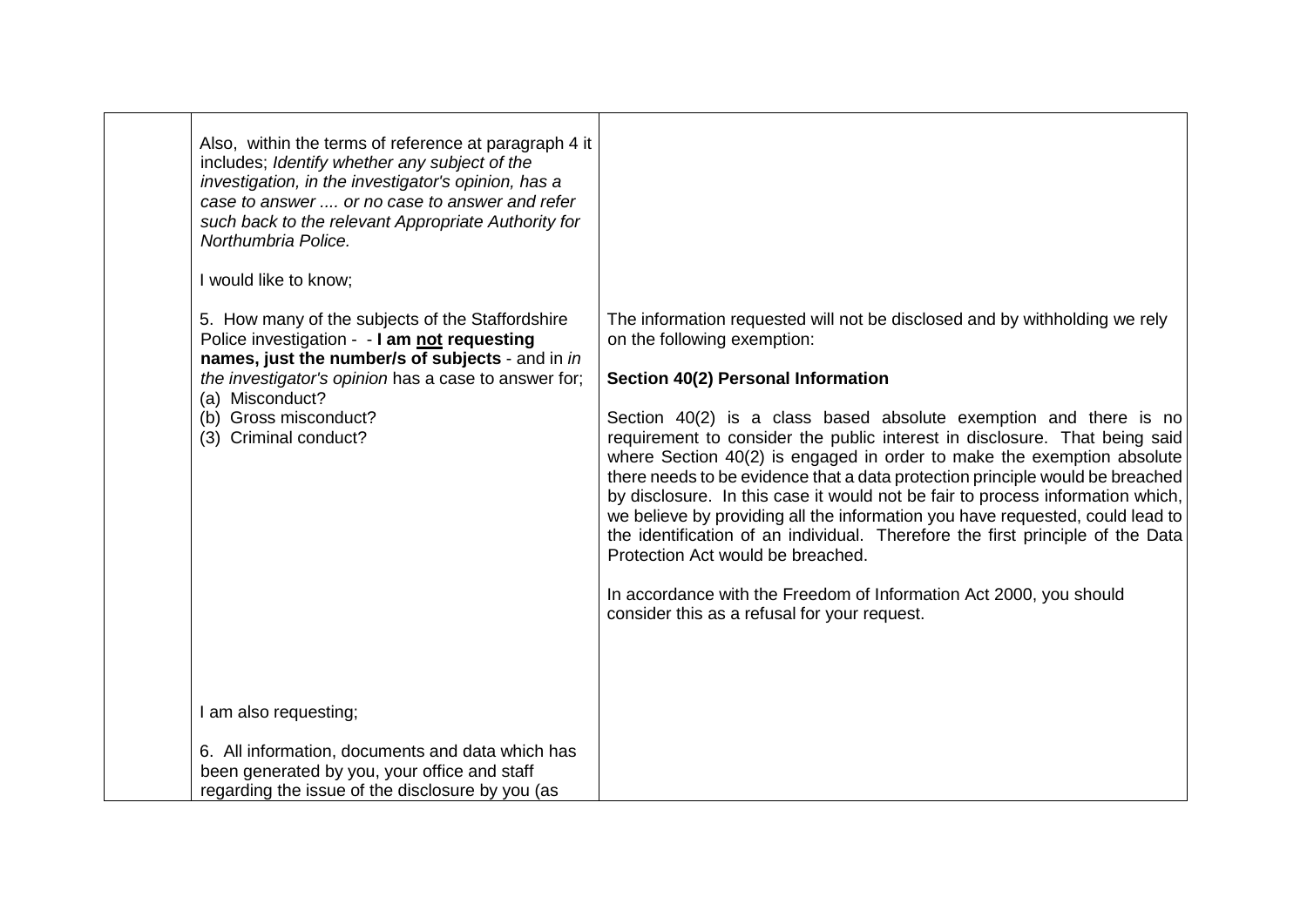|        | PCC) and or by your office (OPCC) of the<br>Staffordshire Police investigation report/s and<br>findings to the public.                                                                                                                                                                          |                                                                                                                                                                                                                                                                                                                              |
|--------|-------------------------------------------------------------------------------------------------------------------------------------------------------------------------------------------------------------------------------------------------------------------------------------------------|------------------------------------------------------------------------------------------------------------------------------------------------------------------------------------------------------------------------------------------------------------------------------------------------------------------------------|
| 016/21 | The person to whom the function of making<br>arrangements for dealing with complaints reported<br>against the Chief Constable has been delegated to.                                                                                                                                            | The appropriate authority for a complaint or recordable conduct matters that<br>relates to the conduct of a Chief Constable is the local policing body with<br>responsibility for that police force area. For Northumbria, this is the Police<br>and Crime Commissioner.                                                     |
|        | The instrument used to delegate the function of<br>making arrangements for dealing with complaints<br>reported against the Chief Constable, for example<br>whether the delegation has been made in<br>accordance with the Scheme of Corporate<br>Governance or any other instrument             | As the information you have requested at this point is accessible by other<br>means I have not provided you with a copy of the information and will rely<br>on Section 21 of the Freedom of Information Act 2000. You should therefore<br>consider this a refusal for your request. (info at www.northumbria-<br>pcc.gov.uk) |
|        | The person identified as being the 'appropriate'<br>authority' as defined under s. 29.1 (a) (i) of the<br>Police Reform Act 2002, in order to meet the<br>obligations prescribed for the appropriate authority<br>within the IOPC Statutory Guidance on the Police<br><b>Complaints System.</b> | The Police and Crime Commissioner is responsible for dealing with all<br>complaints against the Chief Constable. Such matters are not dealt with by<br>Northumbria Police.                                                                                                                                                   |
| 017/21 | I am very aware the investigation was concluded<br>some time ago, so, can you please advise when the<br>full public report will be made available?                                                                                                                                              | We have now had the opportunity to fully consider your request and I<br>provide a response for your attention.<br>The information requested will not be disclosed and by withholding we rely                                                                                                                                 |
|        |                                                                                                                                                                                                                                                                                                 | on the following exemption:<br>Section 40(2) Personal Information                                                                                                                                                                                                                                                            |
|        |                                                                                                                                                                                                                                                                                                 | Section 40(2) is a class based absolute exemption and there is no<br>requirement to consider the public interest in disclosure. That being said                                                                                                                                                                              |